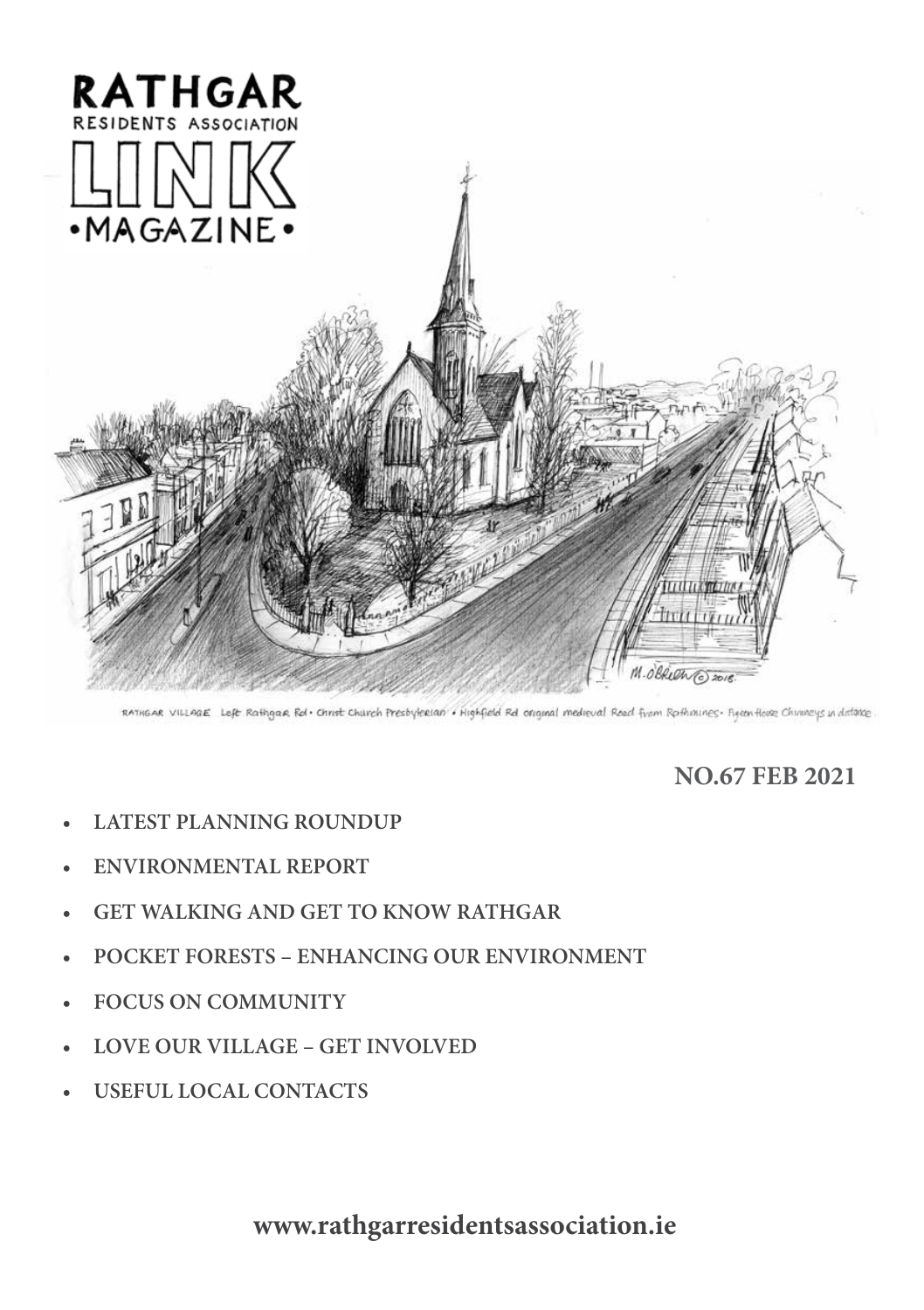So, here we are in February 2021 and we can see the glimmer of hope at the end of what has been a very difficult year for most people. Old and young we hope for a speedy and efficient roll out of the vaccine programme.

Throughout the pandemic, the Residents Association continued to meet up using Zoom. The volunteers who form the committee focus their time on various aspects of village life and Link aims to give you an update on some of that work. It should hopefully also act as a resource if you have issues that you want to address with the Useful Contacts page.

Coming out of the pandemic, it is great to think that we have grown as a community and recognise the importance that being part of a community brings, working together to help each other.

As an Association, we will endeavour to keep you informed on specific issues affecting Rathgar and act on your behalf – the best place for updates is the website – rathgarresidentsassociation.ie

If any of you have any ideas and want to help Rathgar to thrive as a community, then please get in touch, please join the association and the committee.

## **www.rathgarresidentsassociation.ie**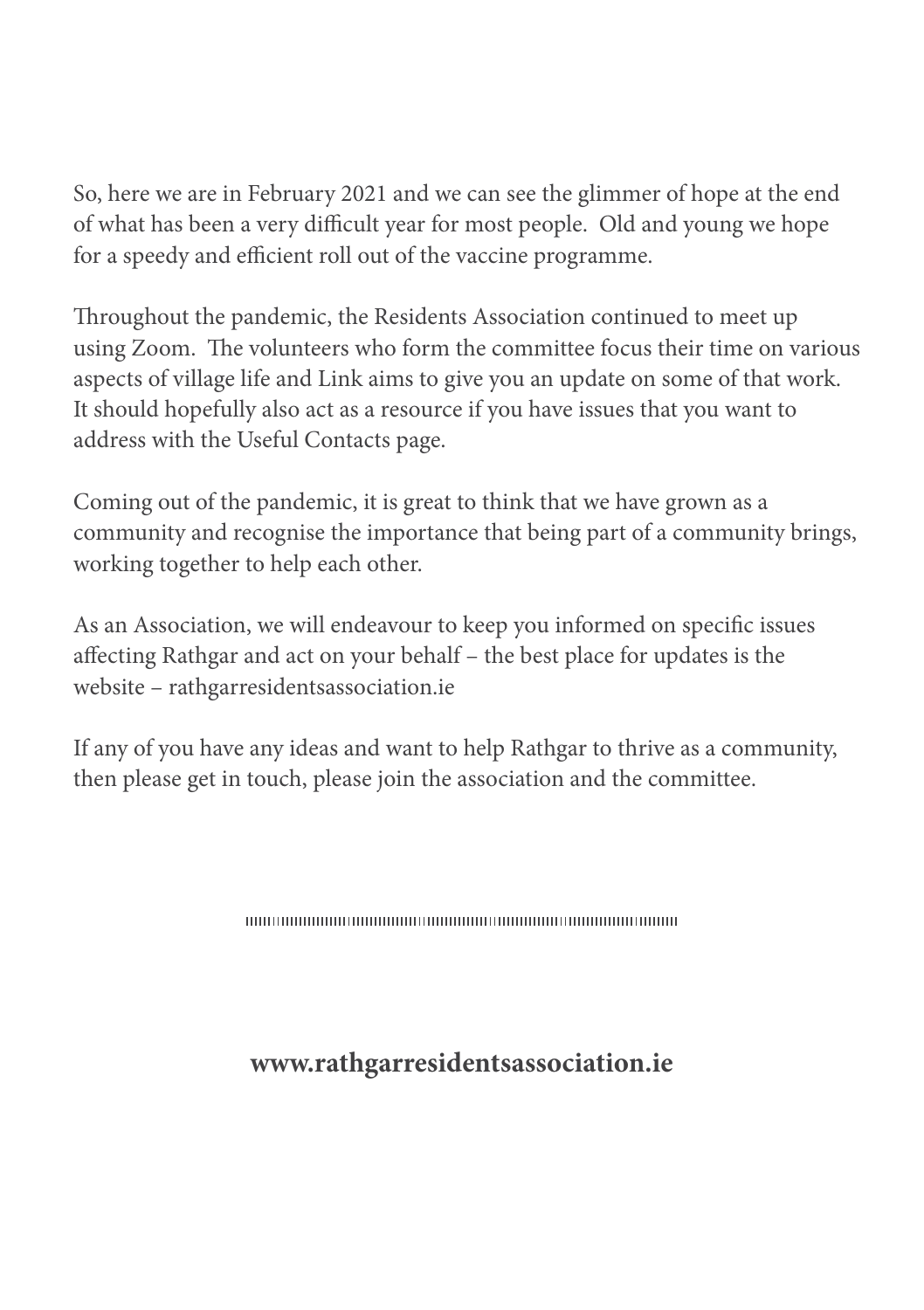### **PLANNING REPORT JAN 2021** Paddy Marron

Your Association continues to be concerned about changes that have taken place in recent years in legislation related to planning and in particular the various measures which have been introduced by the Department of Housing and Local Government to override local development plans.

The Dublin City Development Plan 2016-22 is a plan that was devised between the city planners, local elected representatives and input from the public at large (including your Association).

It is with all its shortcomings, a work of local democracy. It is a work that was devised by those who have a direct responsibility for our city, moderated by those elected by the citizens of our city and reflecting the ideas of ordinary citizens. The plan provides the framework for the city planners to assess proposals for developments.

However, the Department under a number of different ministers has seen fit to create a by-pass process which allows developers to take their proposals for Strategic Housing Developments (SHDs) directly to An Bord Pleanala. It also has approved and applied standards for such things as apartment heights, reduced apartment design standards-more studio and single units, lower floor to ceiling heights and less private amenity space(balconies). It can in effect (and it does) ignore the plans of the local authority -Dublin City Council.

The current chairman of An Bord Pleanala was previously assistant secretary of the Department of Housing and Local Government. As well, the minister appointed the Department's chief planner to the newly created post of Planning Regulator whose role amongst others is to enforce national policies.

Much of what is happening in the area of SHDs currently is a result of Urban Development and Building Height guidelines which became mandatory for planning authorities in 2018. This has resulted in a swarm of proposals for high rise buildings across the city and latterly such schemes are largely for "build to rent". But many of these schemes are not working. An example is a 22storey residential block at Capital Dock where half of its 190 apartments are still vacant two years after completion.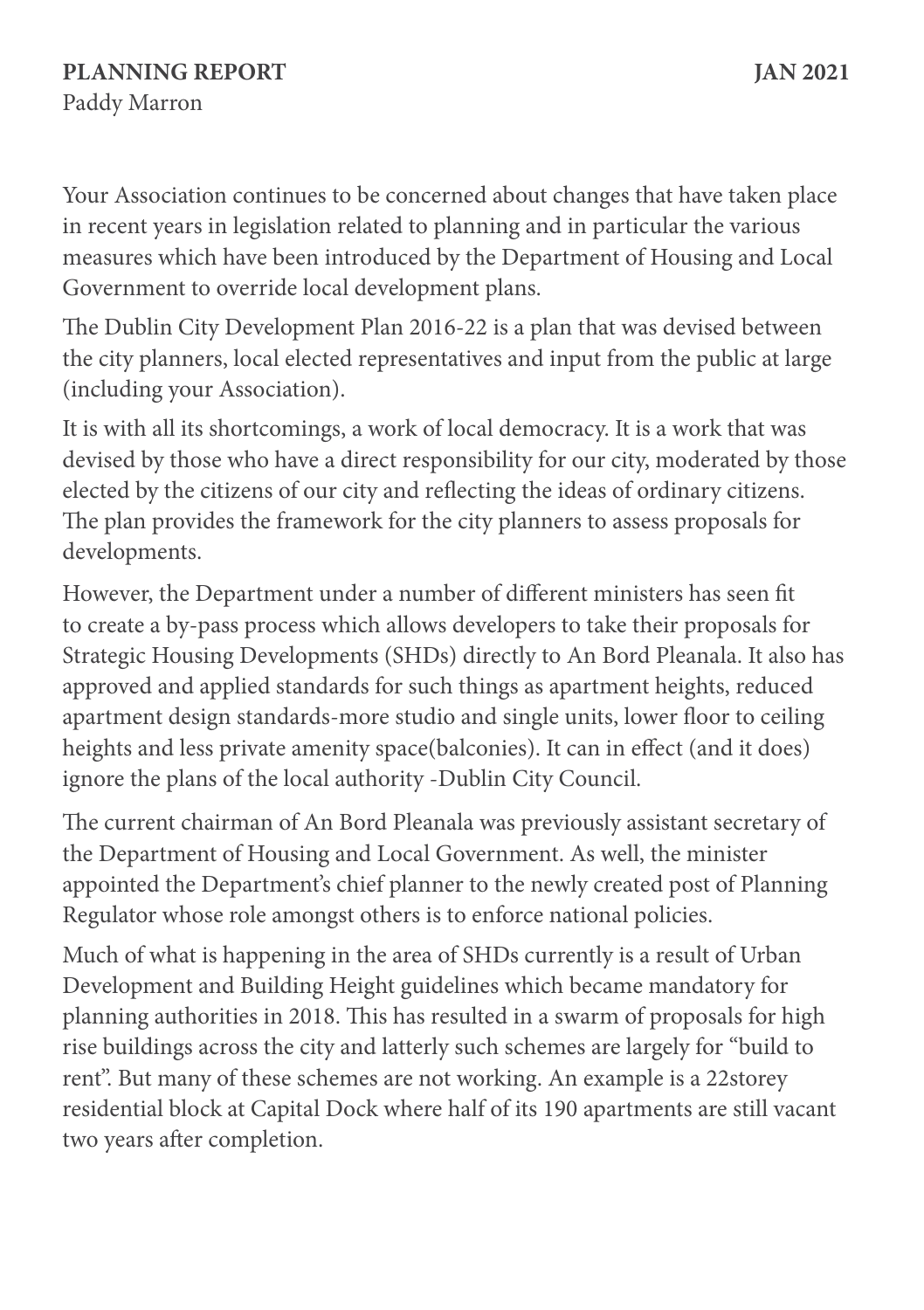## **Local planning cases**

Since the latest report in September last, the planning committee of your Association has reviewed week by week planning applications within the Rathgar Area and also significant planning applications across the city which if approved might set an undesirable precedent for the future of our area.

Below are some of the proposed developments which were reviewed, or submissions made by the RRA and decisions made by Dublin City Council and/or An Bord Pleanala.

**189/190 Rathgar Road.** There has been a series of earlier applications with each application setting an increasing higher density level. In this latest development, which is the fourth application, a fifth set back storey is proposed. The planners have sought additional information.

**74 Bushes Lane.** Two applications with different designs. The earlier one refused by DCC but approved by ABP- with modifications. The later one approved by DCC.

**63 Highfield Road.** A proposed annex to a protected structure on an adjoining site at junction of Templemore Avenue. Additional information was sought, and permission was granted by DCC.

**74b/74c Rathgar Road** (Garville Mews). Approved finally by ABP.

**31 Orwell Rd (Orlando).** Permission was granted on a third submission by DCC for 4.two storey houses with pedestrian access to rear by way of new passageway on site.

**23 Oaklands Drive.** Proposal for two houses on a site to the rear with access from private road to the rear was refused by DCC.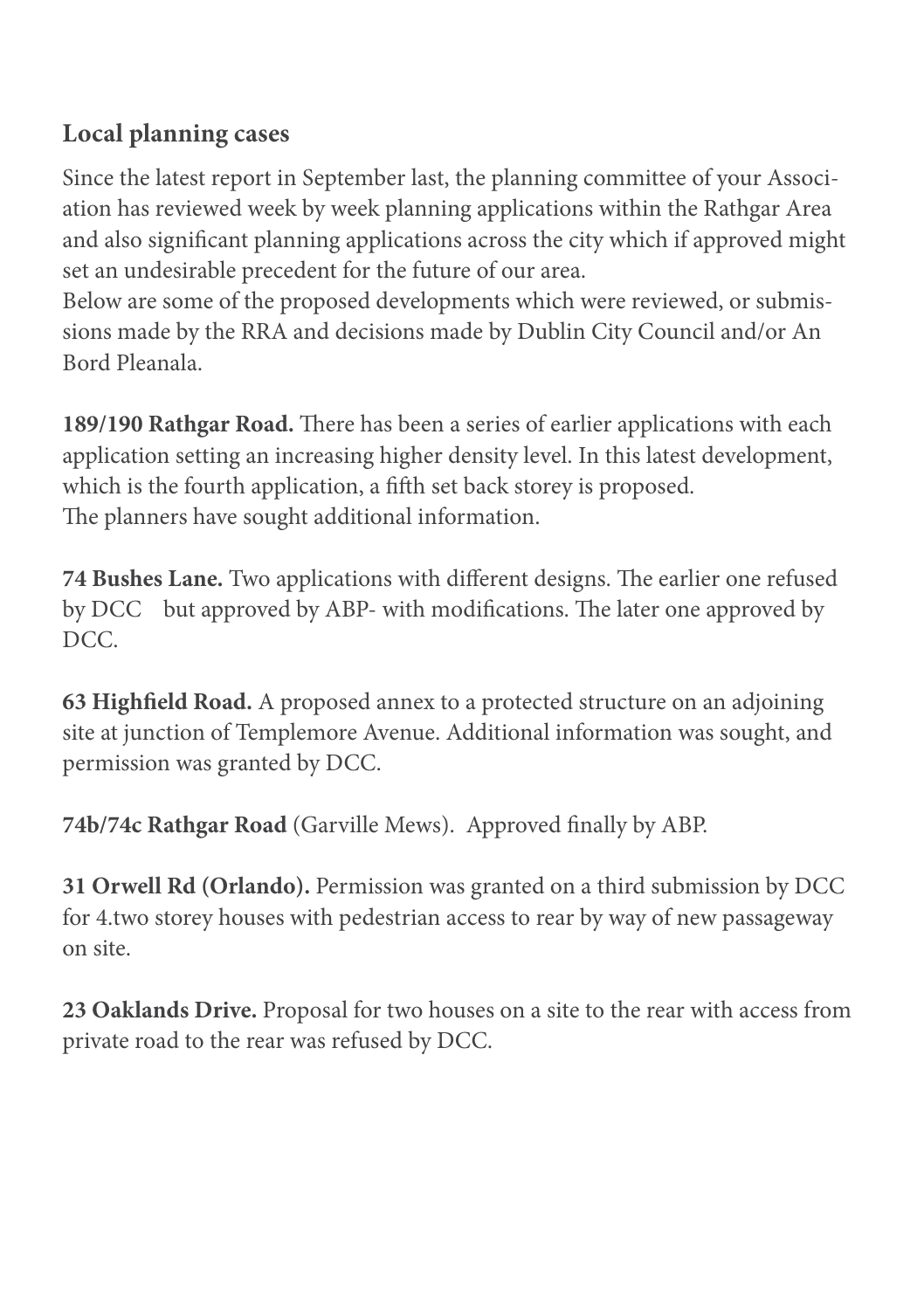### **ENVIRONMENTAL REPORT FEB 2021**

John McCarthy

It has been a most peculiar year; our lives have been dictated by Covid-19, where we can go and what we can do. It looks like this new normal lifestyle will be with us well into 2021, and perhaps 2022, before what we knew as normal may return.

The most obvious difference I see around me is the behaviour of young families, I think it is really lovely to see families out together walking and cycling, being outside as families. I have been really struck by the volume of people out walking and exercising and noticing how crowded the footpaths, river walks and parks can be. I am well aware of the fact that we live in a very pleasant area where we can do these outdoor activities but are the needs of people of the area being adequately met in a situation like we are currently experiencing?

With the current and future housing policy suggesting that the three-bed semi-detached house is no longer viable, and apartment living is our future, we need to examine the planning area pertaining to apartment block development. With working from home becoming a more normal work practice, it is essential that homes are designed to accommodate this. The planning authorities need to take account of this new trend, increasing the minimum room size and each apartment having a balcony. Families living in apartment blocks make a point of the lack of communal space in these blocks, where children and adults alike can socialise. There is also a corresponding need for adequate outside play and social area in these apartment blocks.

Apartment blocks for the future need to be designed for family living.

Due to our 5Km travel restriction the familiarity with our local area has increased we are all hopefully out walking and exercising and noticing the conditions of footpaths and parks and the litter in general that seems to have accumulated. Over the past number of years, the poor condition of roads, footpaths and parks have been highlighted. There is a strong need to carry out a road, footpath and parks repair programme. Is it a matter of money? I fail to see the need to prioritise some capital projects over maintenance projects. Can we not get the basics right of good infrastructure before the glitter and glam of dubious capital projects?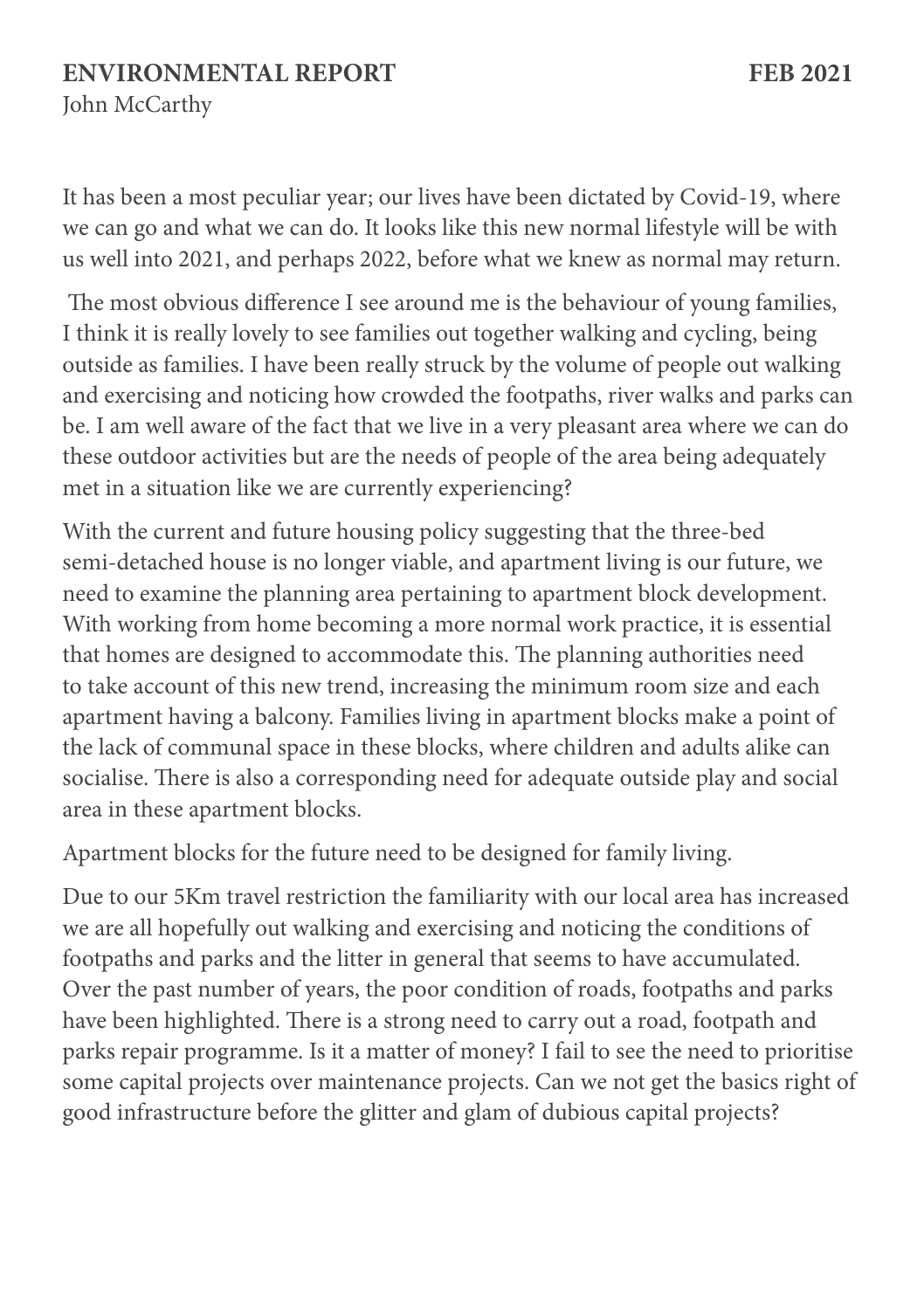In recent times the RRA has organised clean-ups of the local area, thanks to the local council who provide all the tools that are necessary to go litter picking. The council will by arrangement take away the collected rubbish. What this has highlighted to me is the inadequate amount of rubbish bins in the area and the maintenance of these bins. The decision has to be made that proper maintenance of the area is a more pressing matter then some capital projects.

The Dodder is a great resource as an amenity. I have walked from the Dropping Well to the Bornabrenna Waterworks, the variety of Flora and Fauna is very interesting. I recommend you to walk this stretch of the river, before you do so, google the Dodder and arm yourself with a list of what can be seen on the river. It makes the walk so much more interesting and bring a camera (phone). The only difficulty at the moment is the crowds doing the same walk.

# **GET WALKING AND GET TO KNOW RATHGAR**

As John says, it is great to see an increasing number of people out walking. Benefits of walking are vast and encompass the physical, social and mental aspects of our overall health and wellbeing.

It is a low impact form of exercise and can be a gateway activity to higher intensity physical activities.

Walking is fun, free and flexible and is suitable for all ages and abilities, but its effects can be profound.

It helps our *heart and lungs* remain healthy and decreases the risk of heart disease.

Moving our joints helps to stimulate flow of synovial fluid which lubricates the *joints*, and the regular activity strengthens the *muscles and ligaments* that stabilise our joints.

Walking is also a gentle form of weight bearing activity and helps to maintain the **bone density** needed to keep our bones strong and healthy, It is also an ideal way to strengthen *muscles* – specifically leg and core muscles.

In addition to the physical benefits, being active helps boost your mood and relieve stress and helps us cope with the demands of life; Improving wellbeing, attention span and positive emotions and increasing self-esteem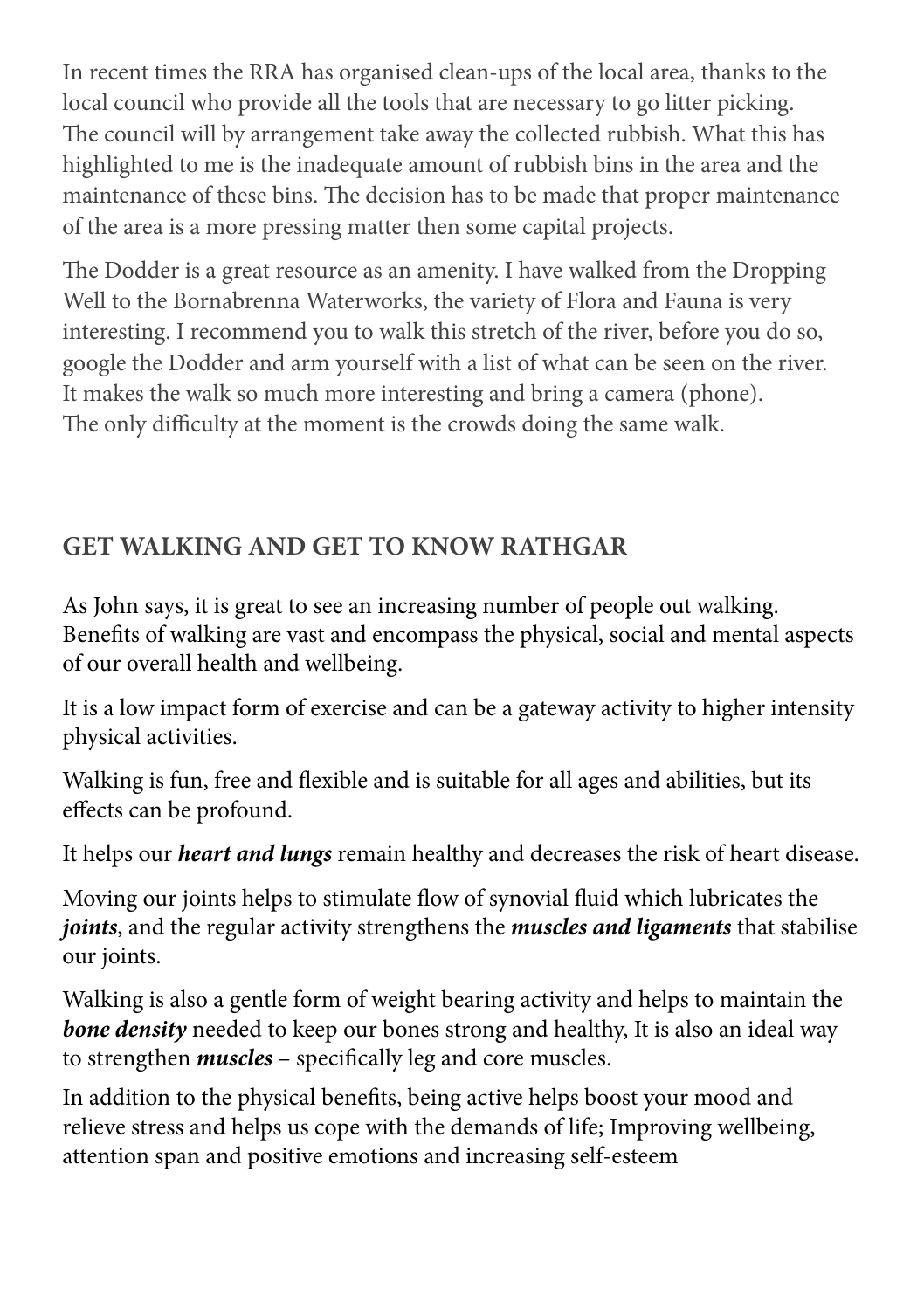If you're new to walking, you don't have to do it all at once, you can build up the number of minutes you walk by achieving small bouts of activity (at least ten minutes at a time is best). You can start at a slow pace and build up to a brisk pace!

It is important however to start with a warmup. A warmup can be very short, even 5 minutes may be enough. But listen to your body, only increase the pace when you are ready to do so.

The warmup does not have to be technical. It is about just that, "warming up". By starting your walk at a slow pace, it will give your joints time to get greased up and time for your heart rate to gradually increase, sending blood to the now working muscles.

For maximum health benefits it is optimal to work at a moderate intensity. Working at a moderate intensity will mean that your heart rate is higher than usual, and your breathing rate is higher than usual.

This should feel like a brisk pace. To ensure you are walking at a moderate intensity you can do a few simple checks like the **Talk Test:**

The talk test is an easy way to ensure you are working at the correct intensity; If you can have a conversation with someone next to you while still breathing faster than usual then you are working at a moderate intensity.

To get optimum benefits, it's important to think about your posture - Before **your walk, as well as during your walk, take the time to do a posture check**. Having good safe posture increases the amount of energy you use, protects your joints and limits the chance of lower back pain.



So, knowing all the benefits that we're going to get from a simple walk, we've reprinted the Rathgar walking trail map for you, which was originally produced by the Residents Association together with DCC. There are two walks on the map which can be joined together to form one long trail and include the river, the linear park and historical landmarks, so enjoy your walk and enjoy Rathgar.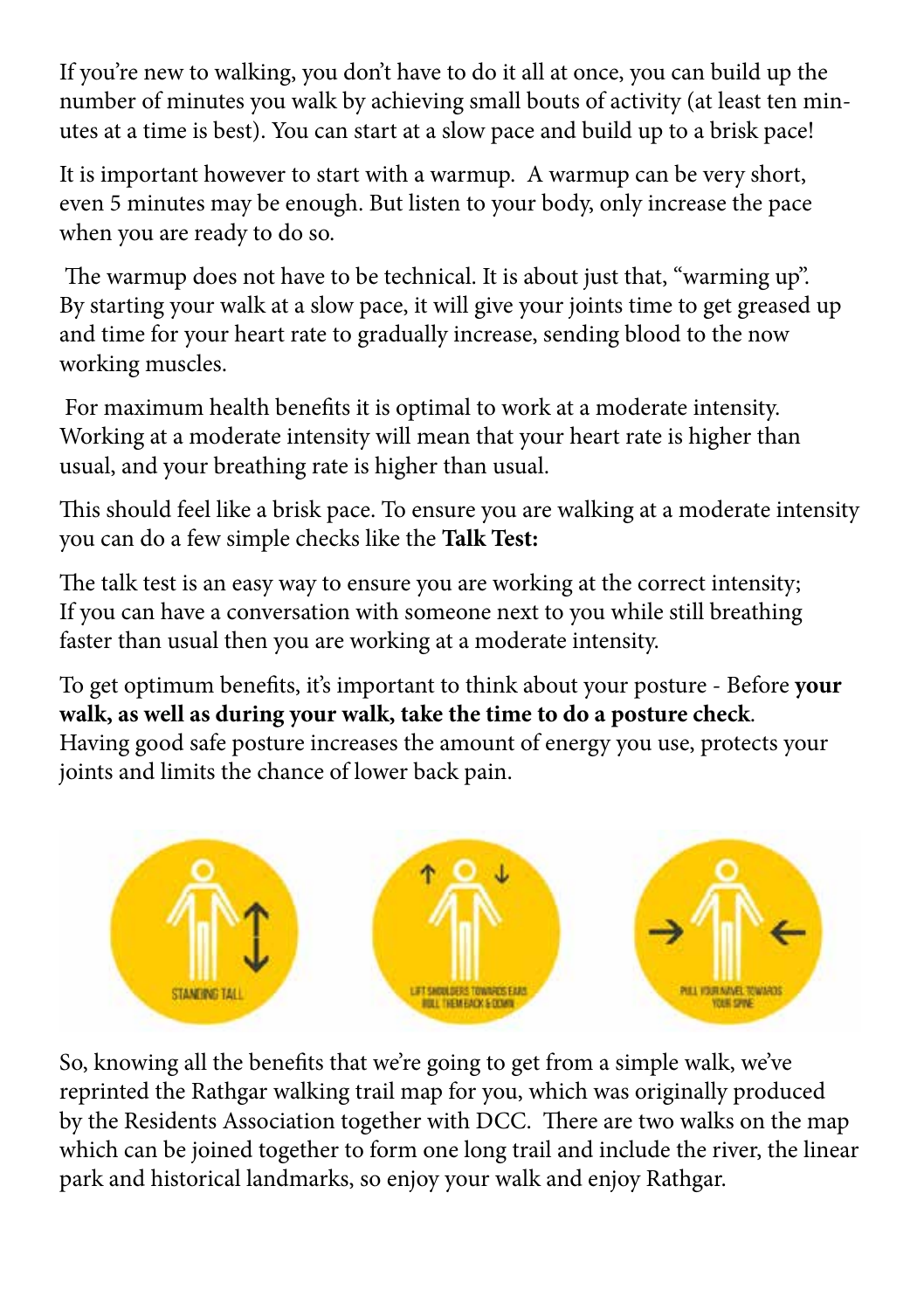#### **POCKET FORESTS**

As we head into Spring, we hear from Ashe and Catherine and their new concept of Pocket Forests which could be particularly relevant to Rathgar, with our patchwork of spaces, small and large ….

Our trees are knee high, slips of things. They will look like dead branches when we tuck their roots into healthy soiland bed them down with clean oat straw. Hard to imagine on these dishcloth-coloured days but in a few weeks those young trees will push out impossibly green leaves, unfolding a spring, as longed for as any of us probably remember.

We are Ashe Conrad-Jones and Catherine Cleary, two friends who started a social enterprise in the Tenters in Dublin's south inner city during the lockdown of spring last year. We were inspired by a method of creating small native woodlands devised by botanists and environmentalists in Japan, India, the Netherlands and the UK. We wandered around our nature-deprived neighbourhood and dreamed of a web of native forests, from the size of parking spaces right up to the size of tennis courts, connecting us back to our native trees, shrubs and wildflowers and providing habitat for nature-starved people and wildlife. As spring arrives we need to heal from this stunted year when we couldn't bask in the sun of other people, and our arms ached from the loss. We have cut our cloth, stopped our gallop, streamed life through screens, the windows in our sensory deprivation chambers. In her podcast Cailleach (the Irish word for a wise woman elder) Suzie Cahn tells an indigenous story of the raising of a leader. The child is born and raised in a cave by their mother until the age of 18. They receive visits from people, who describe the world outside. But the child never leaves the cave. So when they emerge as an adult they are astounded by the preciousness of everything, the blaze of sky, the greenness of light under leaf-laden branches. Their locked-in childhood makes them the wisest leader. Because the preciousness of the world is never banal, never wallpaper to forget in favour of a goal up ahead. So none of their decisions will harm the world around them. In our own locked down lives we're awakening to the natural world at a time when nature has never needed us more awake. Our parks, beaches, mountains and woods have never been busier. But the natural world is suffering its own collapse. We are leaning into nature and putting our time and energy into things that start small and grow stronger.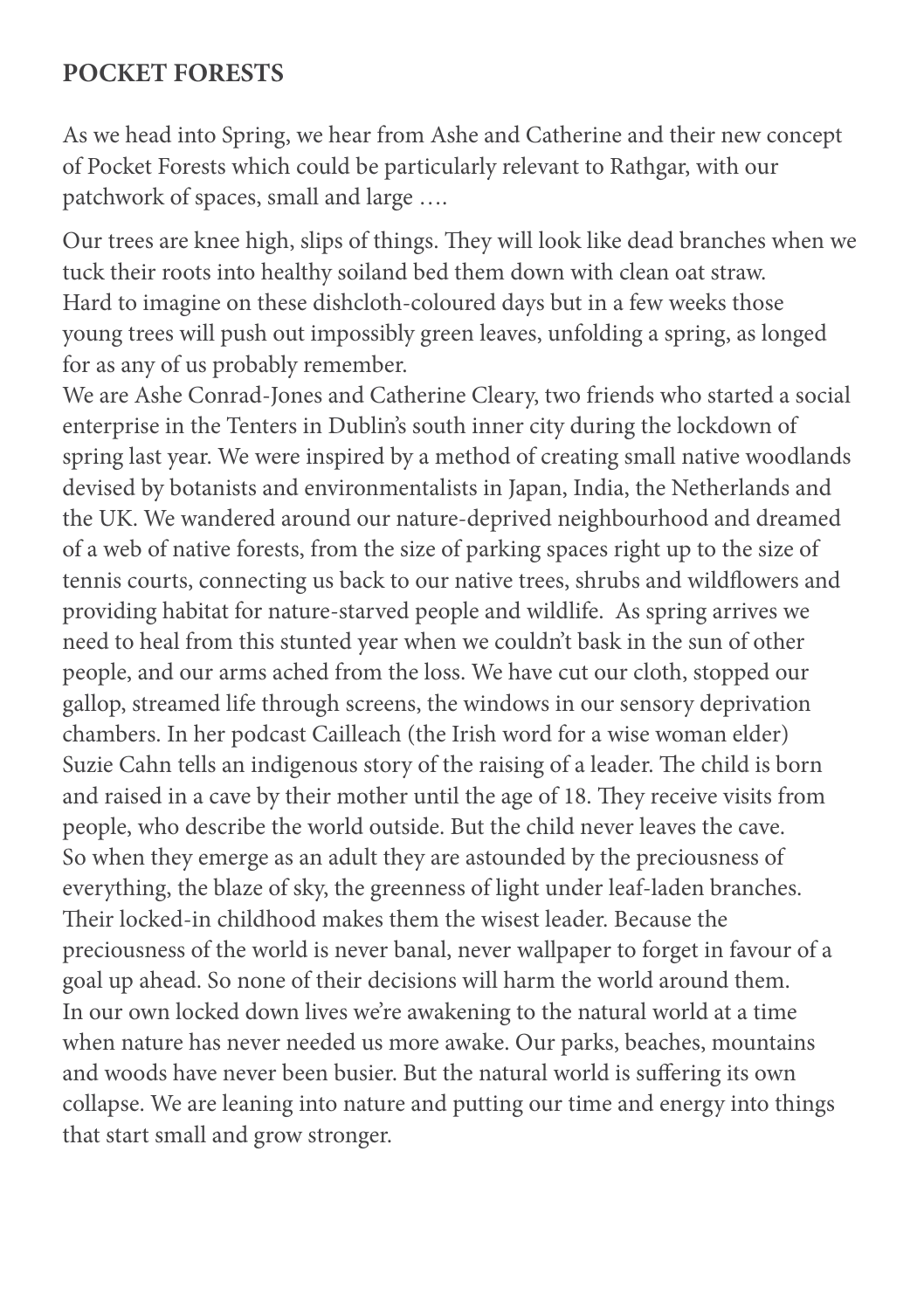Gardener Monty Don talks about how the act of looking is also gardening. Just standing, leaning on a spade looking at a tree growing or a vegetable you nurtured from seed is as much a part of the process. Even if we don't plant or grow trees those trees can do us good. A lone tree on a city street is forever socially distant from its sister trees, locked down into asphalt, assailed by noise and fumes, absorbing everything we throw at her and giving us back birdsong and the sound of the wind. For a few moments in the spring of 2020 we stood still and quiet enough to hear what those stoic presences were telling us.

We know trees can heal us. Architect Roger Ulrich discovered it back in the 1980s. He found a hospital gallbladder ward in Pennsylvania with 23 rooms with a window view of trees. A further 23 rooms had a brick wall for a view. Patient records over nearly a decade showed the patients in the rooms with the views of trees recovered faster and needed less pain relief than those unlucky enough to land the dud view. We plant native trees, shrubs and wildflowers in gardens for their owners to enjoy, in schools and communities for people to learn about and interact with soil and the complex magic of a forest ecosystem. We can design a pocket forest to suit small spaces, large gardens or community areas. We prepare the soil, plant the trees and provide plenty of easy to follow advice on how to manage your forest and enjoy its magic. This year spring will be more special than ever to us as we watch our pocket forests begin.

www.pocketforests.ie



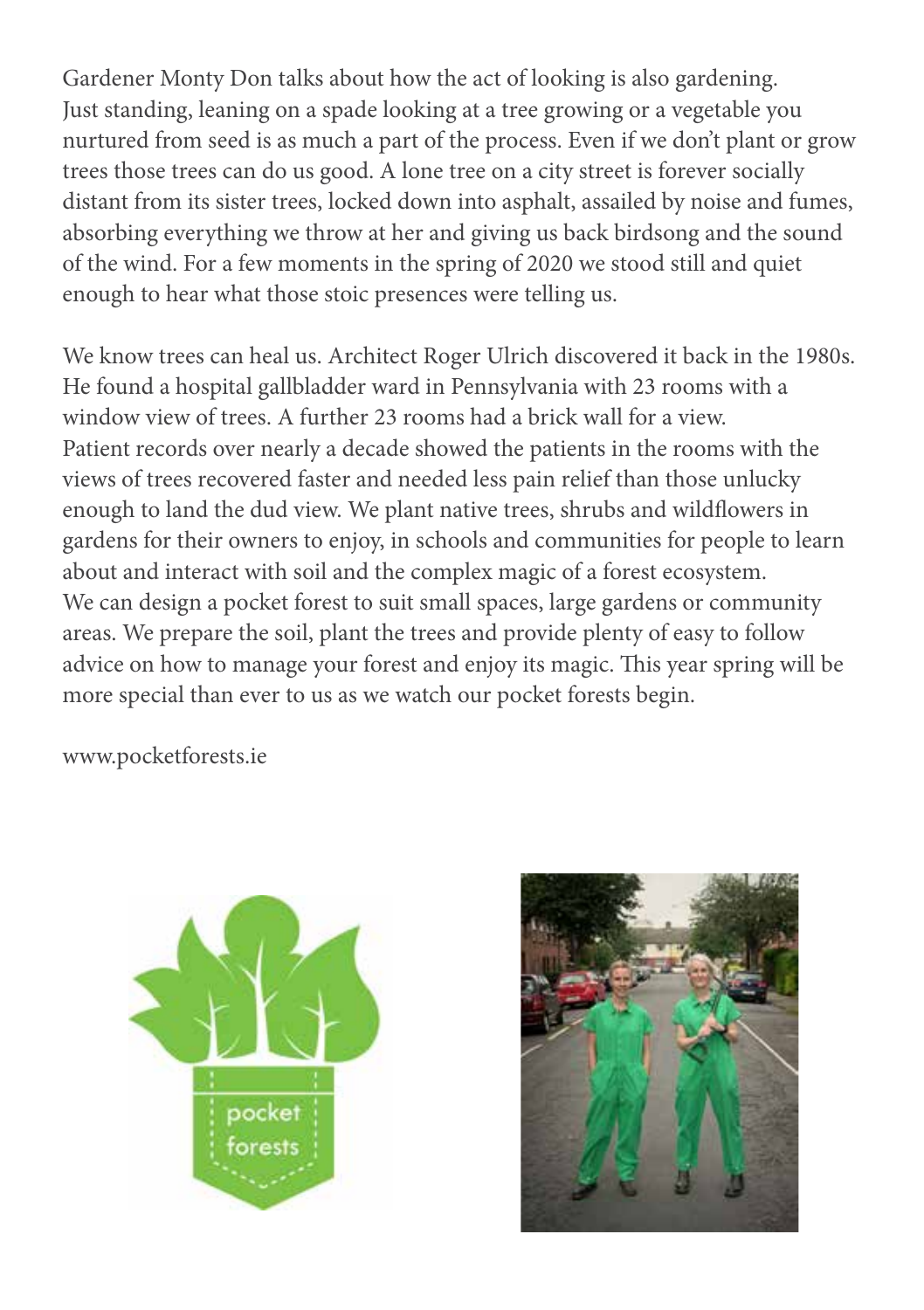## **FOCUS ON COMMUNITY**

This year more than any other has taught us the importance of community and friendship. In every town and village across Ireland, people have put themselves forward and gone the extra mile to help others. One such person we are lucky enough to have in Rathgar is Lynda Corr.

Lynda moved to Rathgar 10 years ago. Born and brought up in Walkinstown, she grew up in an area where there was a strong sense of community and she was keen for her children to feel the same sense of belonging and connection to the area they are growing up in.

With this in mind she formed Rathgar Community Connect which was initially created for people in Rathgar to connect in a friendly, non-political, positive way and to help build a sense of community and belonging in our village. Pre-covid, Rathgar Community Connect hosted a successful Rathgar Village Street Feast and began working towards building street cleaning initiatives by local neighbours, in conjunction with Dublin City Council, in the immediate surrounds of Lynda's road (Harrison Row).

However, when Covid hit our country and community, Lynda decided to utilise the Rathgar Community Connect group to reach out to those in the community that needed assistance. With the help of a core group of neighbours and local volunteers who had responded to posters Lynda had put up in the village, the Rathgar Community Connect group delivered 3000 leaflets to households in Rathgar, offering assistance to anyone who was unable to access services in their normal way. As a result, in April, Rathgar Community Connect had almost 90 elderly and vulnerable people contact them, who they were happy to help. In addition, in response to the leaflet drop, there was a fantastic volunteer response and over 120 local people reached out to Rathgar Community Connect to offer any help they could give.

The team of volunteers that Lynda gathered together, (which in addition to locals in the community, includes local business owners, church leaders, and the community gardai), have been kept busy offering hands on assistance with shopping, hospital transfers, cooked dinners, as well as generally being a friendly ear to those in our community who needed it during these exceptional times. The group also felt that there was a need for an outdoor meeting place as we cannot meet in each other's houses and gardens and with this in mind, assisted Rev Purvis and the local businesses in creating the "Village Square" in Christ Church grounds, which forms a great social meeting point for the village and was very well received by locals. (The benches will be returning as soon as lockdown allows).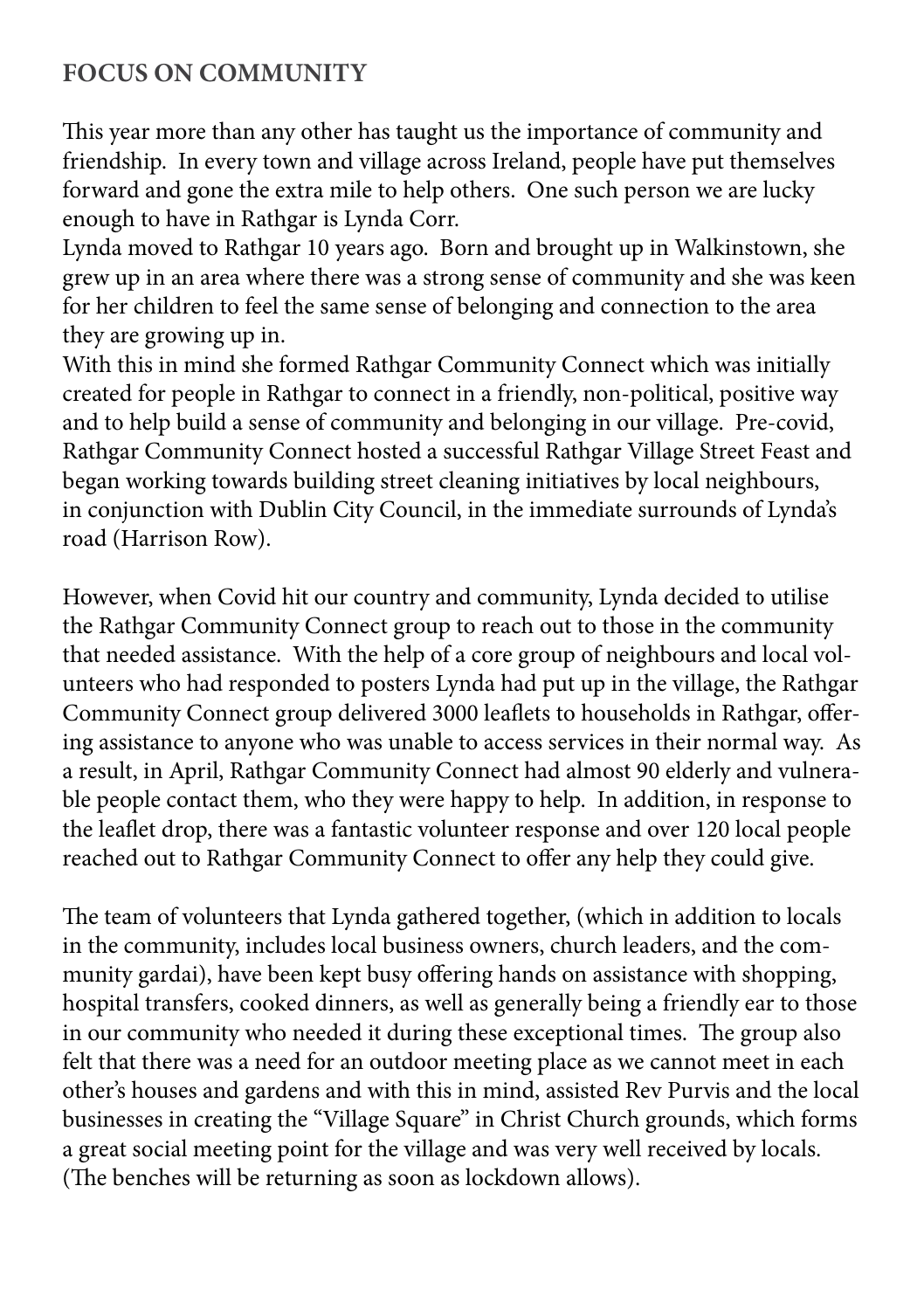Although Lynda identified the opportunities before Covid, now more than ever, Although Lynda identified the opportunities before Covid, now more than ever,<br>we appreciate people in the community like her and all those working with her to<br>make Rathgar the best place to live for everyone make Rathgar the best place to live for everyone. **DO YOU NEED** 

make Katngar the best place to live for everyone.<br>If you or anyone you know would like to get in touch to offer help in the Rathgar community, you can find Lynda and her volunteer group on Facebook at Rathgar community, you can find Lynda and her volumeer group on racebook at Kathg<br>Community Connect. It is Lynda's hope that once Covid has become a distant Community Connect. It is Lyndas hope that once Covid has become a distant memory that the group can return to its original purpose of bringing neighbours and those in the Rathgar community together to connect and build a collective sense of belonging and pride in our area.

# **LOVE OUR VILLAGE - GET INVOLVED**

A group of the Residents Association members had started clean ups of the village on a regular basis prior to covid. We have continued on a low-key level but will expand them once Covid is behind us.

Sign up to our facebook page to get updates about when the clean ups are happening (https://m.facebook.com/RathgarResidentsAssociation ) or contact us at info@rathgarresidentsassociation.ie if you would like to get involved.

We have the basic equipment from Dublin City Council, so if you want to tidy up a specific area or help with the wider clean up, we'd love to hear from you. All suggestions and help in the enhancement of our Village are welcome.